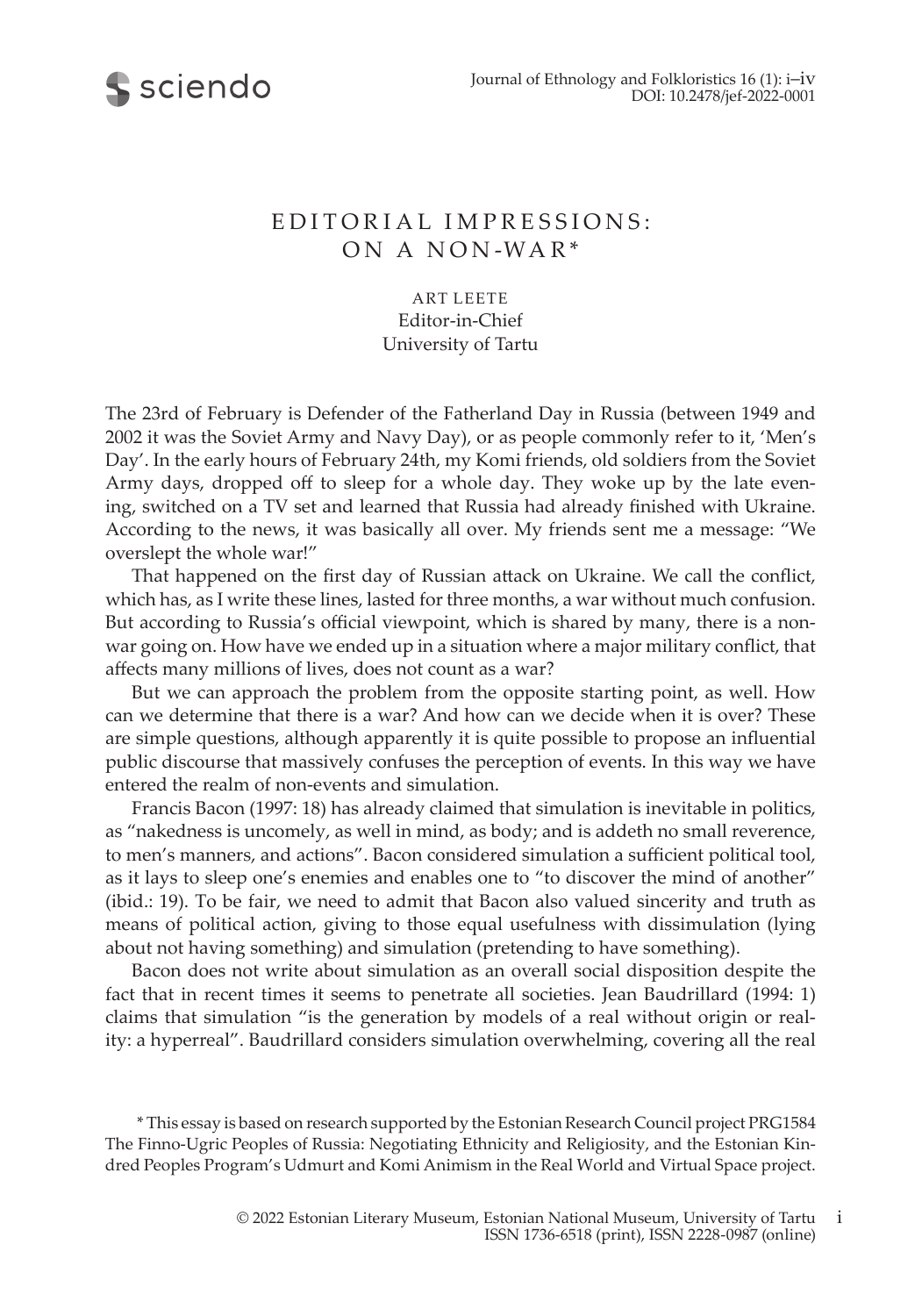with replication. In this process of common imitation, independent distinction between various feelings, facts and experiences is dissolved. There is no longer the "magic of the concept and the charm of the real" that characterised difference in the times before simulation became unreserved. Interested parties create simulacrums from elements of shared memory, predetermined schemes, and means of control. In this process, distinction between genuine and fictional is lost. (Ibid.: 1–3)

If imitation of the real penetrates more areas of social life, people become more inclined to accept government simulacrums. Whatever is said by the establishment no longer seems odd. But simulation and dissimulation are much easier if the topic concerns something geographically and culturally far from us, for example, indigenous affairs.

A classic of American cultural anthropology, Marshall Sahlins (1985: vii) starts his *Islands of History* with the following words: "History is culturally ordered, differently so in different societies, according to meaningful schemes of things". In different societies, the style of establishing and expressing historicity varies. If some event does not fit into a scheme, culture may alter structurally to re-evaluate itself. (Ibid.: vii–x)

Indigenous peoples' perception of their history is not usually reflected in official documents or in history books. Another American anthropologist, Raymond Fogelson (1989: 134), argues that indigenous sensitivity towards the old times may seem strange from "literately conditioned perspectives". Understanding of historical event is attached to "values, meanings, symbolism, worldviews, social structural principles, and other variables". If painful events are neglected, they become non-existent (ibid.: 141–143; see also Kan 2019: 171).

From the indigenous perspective, both historical and mythic events are real. Sahlins (1985: xv) claims that cosmology induces movement in cultural categories and actions. Some events, recognised in the European perception may appear non-events to indigenous sensitivity (ibid.: viii). At the same time, if in a colonial encounter a power unbalance is drastic, the winner may not even notice that something happened. In addition to which, fabricated events may also have very serious consequences, leading to a prominent theoretical agreement about the distinct potential of the indigenous feeling of history. As Sahlins (ibid.) puts it: "Nor do I now think that historians are entitled to ignore these exotic histories just because they are culturally remote and as recorded do not go very far back."

Uncertain connection between indigenous and colonial historicity also appears in my own ethnographic explorations. For a few decades, I have studied early Soviet period resistance movements of the Finno-Ugric indigenous peoples of the north. It was always striking to realise how differently distinctive social agents can interpret this process. Were these events wars or just some seditions? If taking official evidence seriously, one may also ask: did anything happen at all?

In north-western Siberia, during the 1930–1940s, indigenous groups organised several uprisings against the Soviet regime on the Kazym River, and Yamal and Taimyr Peninsulas, and Polar Urals' tundra. Hundreds of people participated in these resistance endeavours (sometimes called 'wars', or 'war gatherings') and even bigger number of indigenes were punished afterwards. Oral history narratives reveal that the Soviet security police and Red Army troops shot many people dead, but also raped many others, drowned them in ice holes, killed them with clubs made of larch, bombed them, and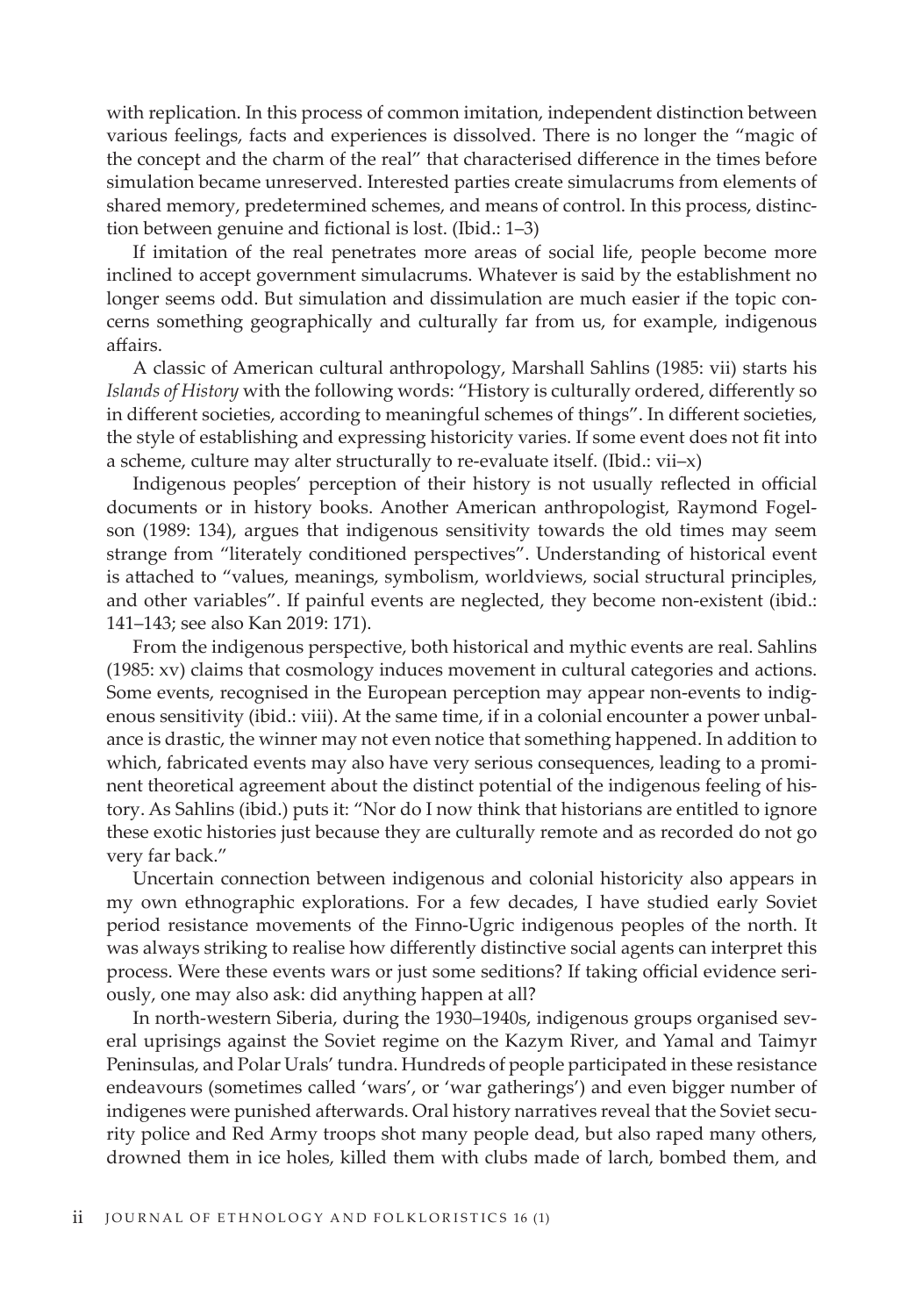left them to freeze or to starve to death without food supplies, fishing or hunting equipment. Official documents reflect nothing of this. If we investigate the archives, these punishment troops killed nobody. If we follow the official story, these Red Army soldiers and security police officers were extremely humane and only indigenous "kulaks and shamans" acted with extreme cruelty.

Archival sources also reflect other kinds of indigenous uprising that did not happen in real life. These imaginary revolts were projected by Soviet officials over various indigenous regions on the Northern Sosva, Lyapin, Voykar and Synya rivers, with hundreds of 'participants' executed (Perevalova 2016: 133–136). The number of victims resulting from these imaginary revolts exceeded the casualties of the real uprisings.

Some of these uprisings never happened from the official Soviet point of view, the others didn't happen from the indigenous perspective. In a different sense, all these revolts were non-events. Connection between social reality and discourse remained ambiguous. Even today the Khanty and Nenets remember their wars from a century ago. But only very few can connect the disappearance of hundreds of indigenous men with fabricated revolts that were created simultaneously.

Many (or most, maybe even all) public stories about the war in Ukraine seem hyperreal (in Baudrillard's sense). This routine of producing non-events was practiced on indigenes, or just smaller antagonists, over a long period. There is always a hope for some that a more implausible story may slip through more easily. It is similar regarding the early Soviet period Khanty and Samoyed wars – for the indigenous communities it was a serious, even existential, fight, but according to the officials there was basically nothing going on.

Everything was so much different in 2014, when Russia invaded Ukraine last time. In Russia, people did not come onto the streets en masse to support the government's action, scholars did not sign petitions to encourage the 'denazification' of Ukraine, no ethnographic flash mobs were arranged with folk dances and songs and there were no shamanic rituals to express solidarity with a non-war that must be won. Everything was much more hidden back then. But now the emphasis on something that, supposedly, is not going on, is very much visible.

Being in a Komi village in the November of the previous campaign in 2014, I also experienced full support for the Russian Army among the old ladies who are, in principle, long-term favourites of ethnographers. Back then the topic of Ukraine made interaction with zombified grannies tense, although only during prime time when news was broadcast on television. Before and after the obligatory TV sessions, our connection was still idyllic.

I wrote about that last war experience in another editorial (Leete 2019). I must admit that the earlier story appears rather soft today. It is much tougher this time. But now I have no need or chance to negotiate a political relationship with ladies in a Komi village, as the Estonian scholars have been kept at bay by visa restrictions for a few years already (before the war, an official explanation for this was the COVID-19 pandemic).

The Ukrainians appear in the current simulacrum of non-war as the Khanty and Nenets almost a hundred years ago during their wars against the Soviets. Back then, one could do with indigenous groups whatever was required and to claim that nothing ever happened. In principle, it looks rather similar now in Ukraine.